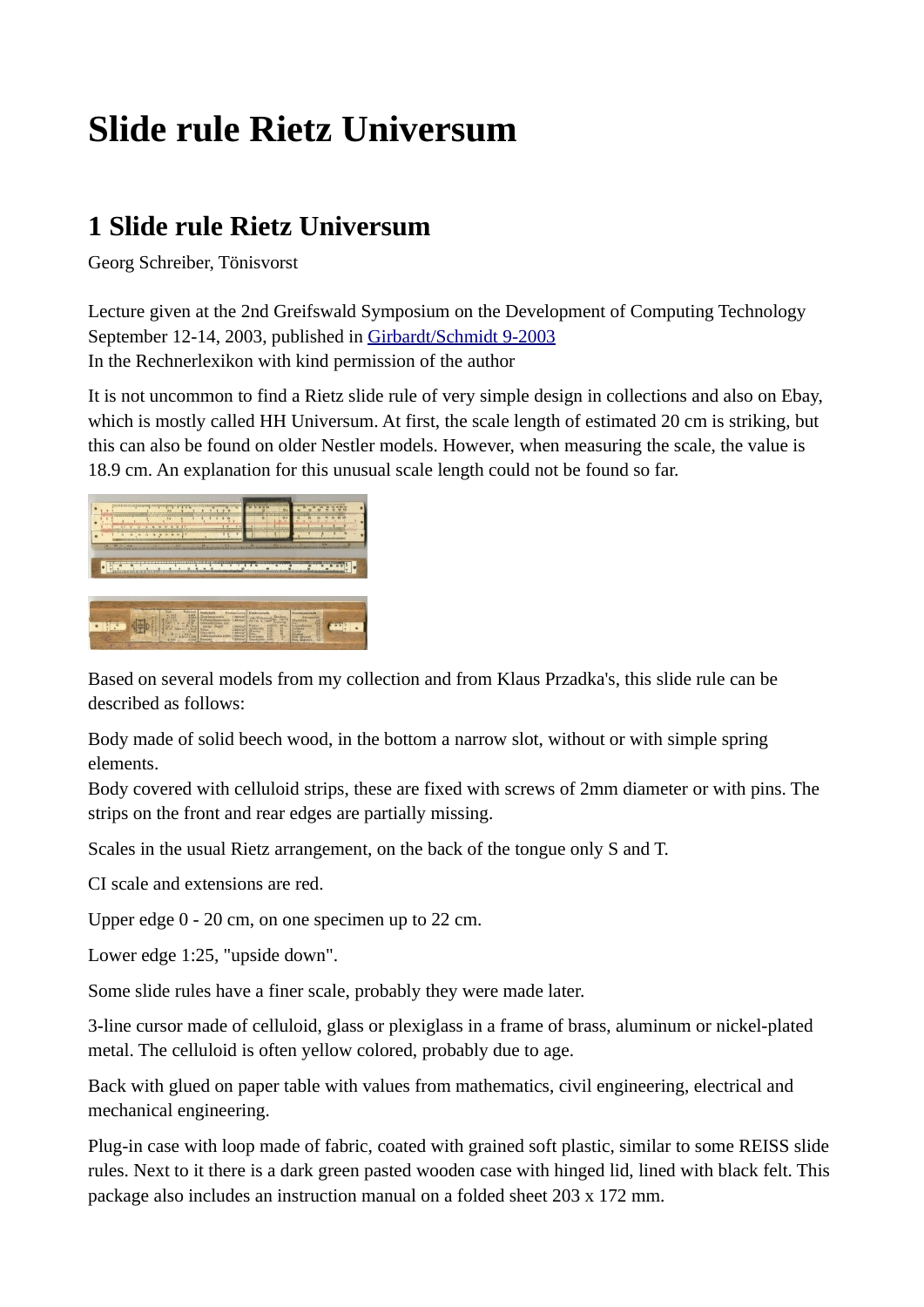

In the Klaus Przadka collection there is also a copy in a dark red cardboard slipcase with silver imprint "HH". The instruction manual for this is identical except for small deviations in paper size and thickness and a printing error in the last line (up to 15° instead of up to 45°).



The manufacturer's details found were: mostly HH, more rarely PMO, on one specimen an only partially preserved logo, possibly pmo. If you take a closer look at the HH logo, you can see a ruler and two curve rulers above the letters, and a slide rule and a protractor below them. This obviously symbolizes the production program of this manufacturer.



Where and when were these slide rules made?

On the picture with the PMO logo, you can see a subsequently stamped triangle with rounded edges, inside a 2. If you ignore the fact that the 2 is upside down, this is unmistakably the quality mark of the GDR. On another specimen, this mark is stamped with a 1 in correct orientation. This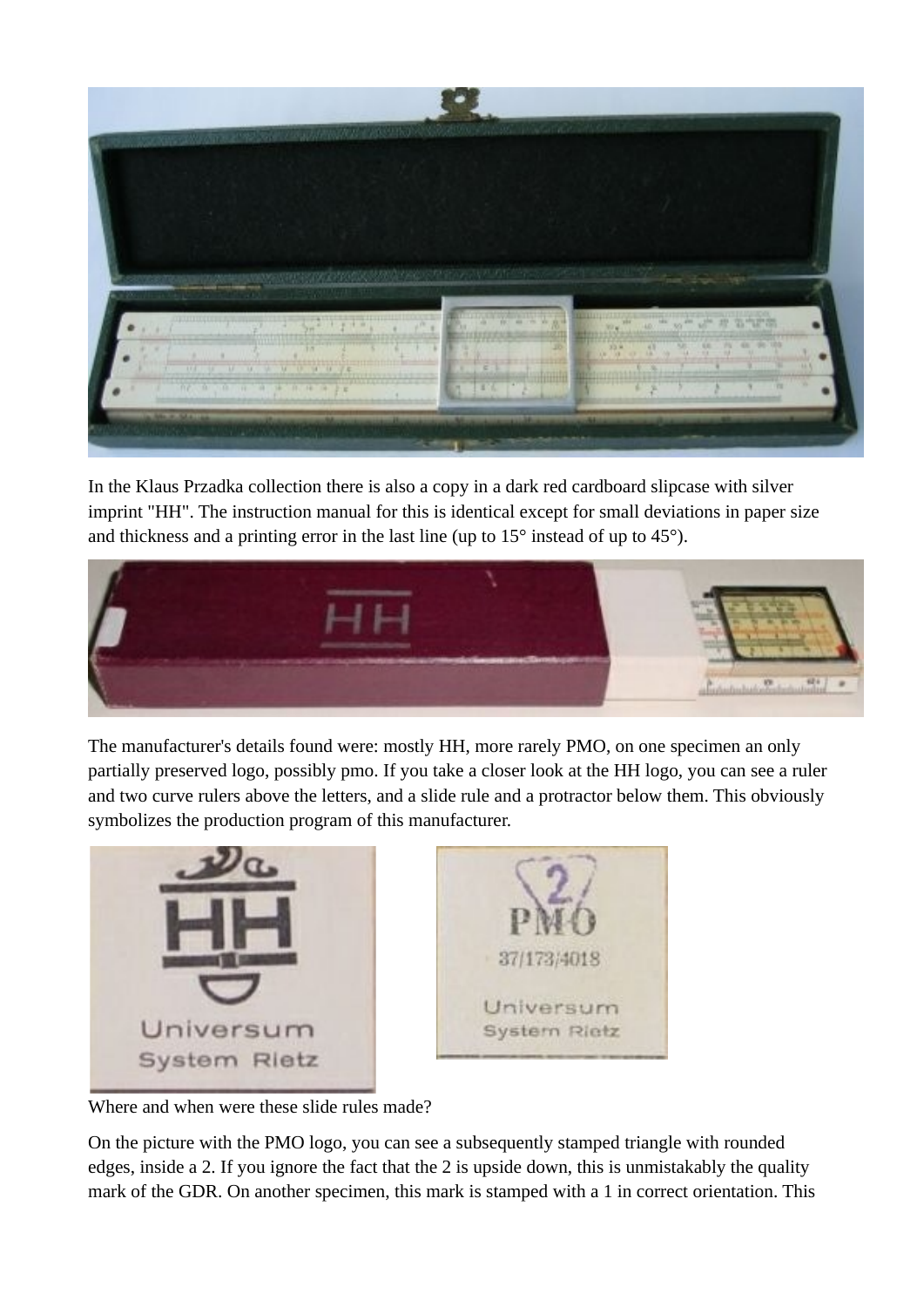mark was introduced in the early 1950s in grades S, 1 and 2: Special quality, 1st and 2nd quality respectively.

Under the logo PMO you can see the sequence of digits 37/173/4018

This was the first central order number of the GDR, known from Meissner and REISS slide ruels. Later numbers followed the pattern 1731 xx.

Now we know that this is a GDR product from the 1950s. At the same time, however, it is also clear by comparison with the slide rules in question that they are neither from REISS nor from Meissner.

Another note can be found in the footer of the user manual. There it neatly states: Hoh. Ndf. 8432. Ndb. 20641.

Now, before all the possible German place names could be checked, I received a slide rule from Peter Holland that brought clarity.



This unfortunately not very well preserved slide rule has the identical scale image on the front side. However, some features indicate that it must be an older specimen.

- The body is somewhat flatter and has no beveled edges, but is profiled similar to a trim.
- The cm and 1:25 scales are missing.
- The scaling is more unclean than on the other specimens.
- The scales on the back of the slide are applied to a brass strip.
- On the back, there is the same constant table as on all other rods. To the left of it are the following indications:

Präzisionswerk Hohen Neuendorf A.A. Höhler Hohen Neuendorf bei Berlin Annemariestraße 27.

The logo "HH" is thus formed from "Höhler" and "Hohen Neuendorf".

On the very well designed homepage of Hohen Neuendorf, a small community on the northern edge of Berlin, the town archive was quickly found. Unfortunately, there were no documents here, but a reference to the local historical society. All following information I owe to Dr. Dietrich Rätzer and Franz Noerling. Further valuable information was provided by Mr. Jürgen Caspereit from Berlin. I would like to thank all of them for their help.

Unfortunately, no contemporary witnesses could be identified who remember this manufacturer. Annemariestraße is located in a neighborhood that has been developed since about 1910, partly with upscale housing stock. In the post-war period, however, there have also been isolated commercial enterprises there. The house number 27 does not exist today. Neighbors have no memory of a manufacturing plant in this street.

In an unpublished "Chronicle of the Municipality of Hohen Neuendorf from the Beginnings to 1995", the reporting of the district on the production of the enterprises for 1948/1st half of 1949 is discussed. After a remark about the incomplete and inaccurate data, the following entry is found: